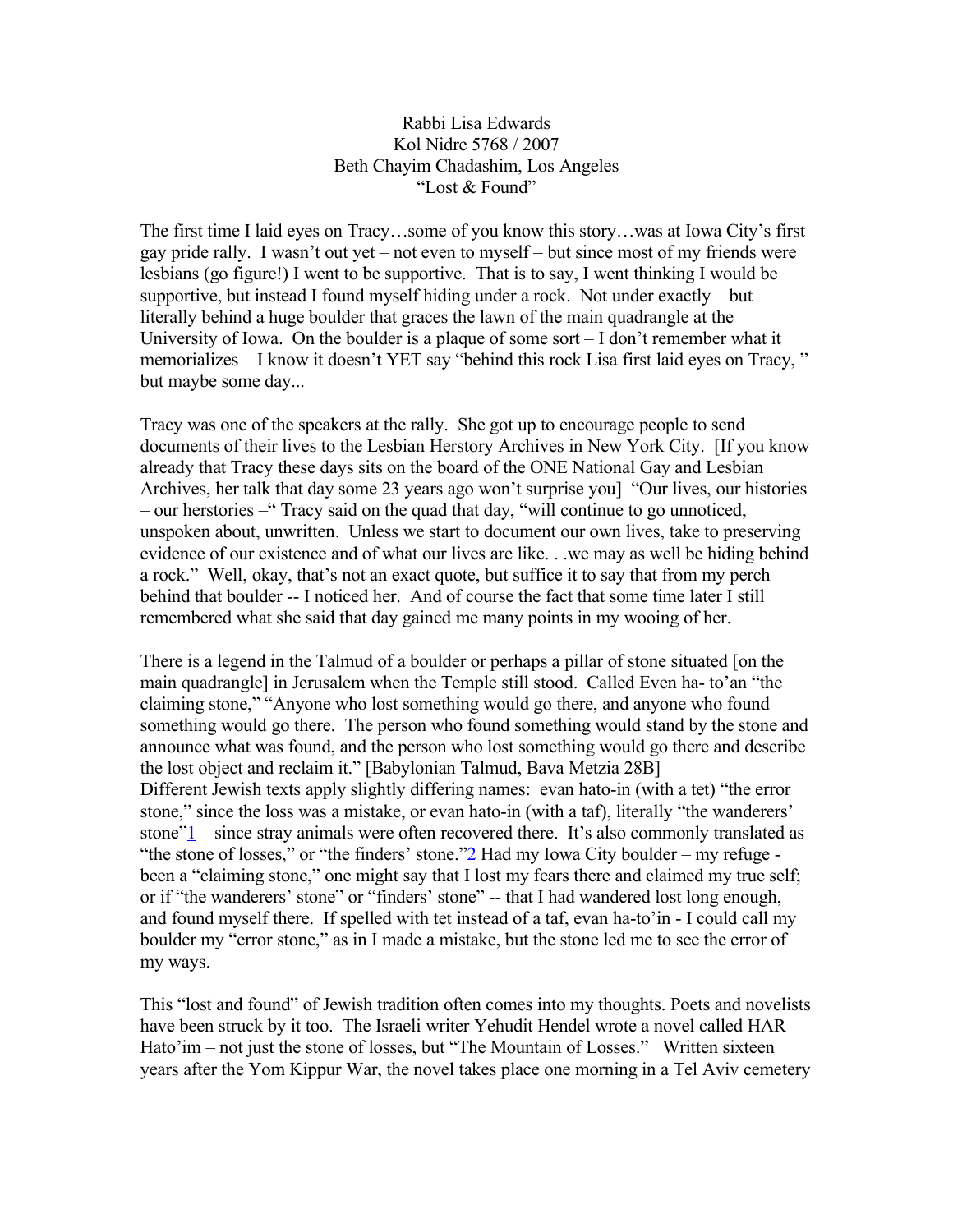where people have come to tend the little gardens around the graves of their sons killed in the war.

In Jerusalem last April when the BCC pilgrims stood -- on the day before Israel's Memorial Day – at the graves of soldiers who died in battle –-our guide reminded us that there is almost NO ONE in Israel who has not lost a loved one in a war. A very different statistic than we would get here if I asked who among us loved - or even knew - a fallen soldier. The title "The MOUNTAIN of Losses," carries all the loss and grief that modern Israelis live with ongoingly, and the weight of Jewish history.

Once the Temple was destroyed the evan ha-to-an – the stone of losses disappeared, but Talmud tells us that synagogues and houses of study became the location for the stone of losses, the finders' stone. It ceased to be a boulder out in the midst of the plaza and became instead – I don't know – perhaps this bima/this sanctuary.

Which leads me to imagine – and I'm sure I'm not alone in this—the Days of Awe as a kind of stone of losses, a finders' stone. We all enter this sanctuary, we come together here, with our varied losses and our varied finds. If we've been doing what Jewish tradition asks of us, then the past 39 days have been spent in self-examination –we've been engaged in chesbon hanefesh – taking an accounting – each of us - of our own soul. We've been taking time over this past month and 9 days to examine our losses, to try to make amends for wrongs we might have done, attempting to repair relationships that have been damaged over the year(s).

Not all of us know to engage in these tasks, and some of us who know the custom can't bring ourselves to do it, and always too there are those aspects that elude us – despite introspection, maybe even despite therapy!, I would venture to guess that many of us have come into this sanctuary with as yet undefined emotions – deep feelings – roiling around in us. Based on what I've observed in myself and others in years past, I expect many of us will shed a tear or two, maybe even sob a bit before we leave here tomorrow night. In the next 24 hours, I imagine many of us will experience heights and depths of feelings -- harsh ones and pleasant ones – guilt and anger as well as forgiveness and love, sadness and also happiness, deep grief and great joy, hope lost and hope found.

Jewish tradition invites all this – these depths and heights -- and some of us embrace the invitation – willing to be vulnerable for the sake of coming to a deeper understanding of ourselves, and in the hopes of healing or improving some of our relationships with others. Others of us don't enter this vulnerable place willingly, yet enter we do  $-$  it's in the air  $$ human as we all are, subject to human foibles, we've made mistakes, we have regrets, we've become distant from our true selves – the self we've lost in the rush and anxiety and temptation of life and the world as we know it. We would have to simply sleep the day away, or close our hearts, not to be moved at all during Yom Kippur – this gift of a day to examine and feel, reflect and pray, search our hearts and minds, take in the words and exquisite melodies – these ties that bind us to our ancestors and to each other.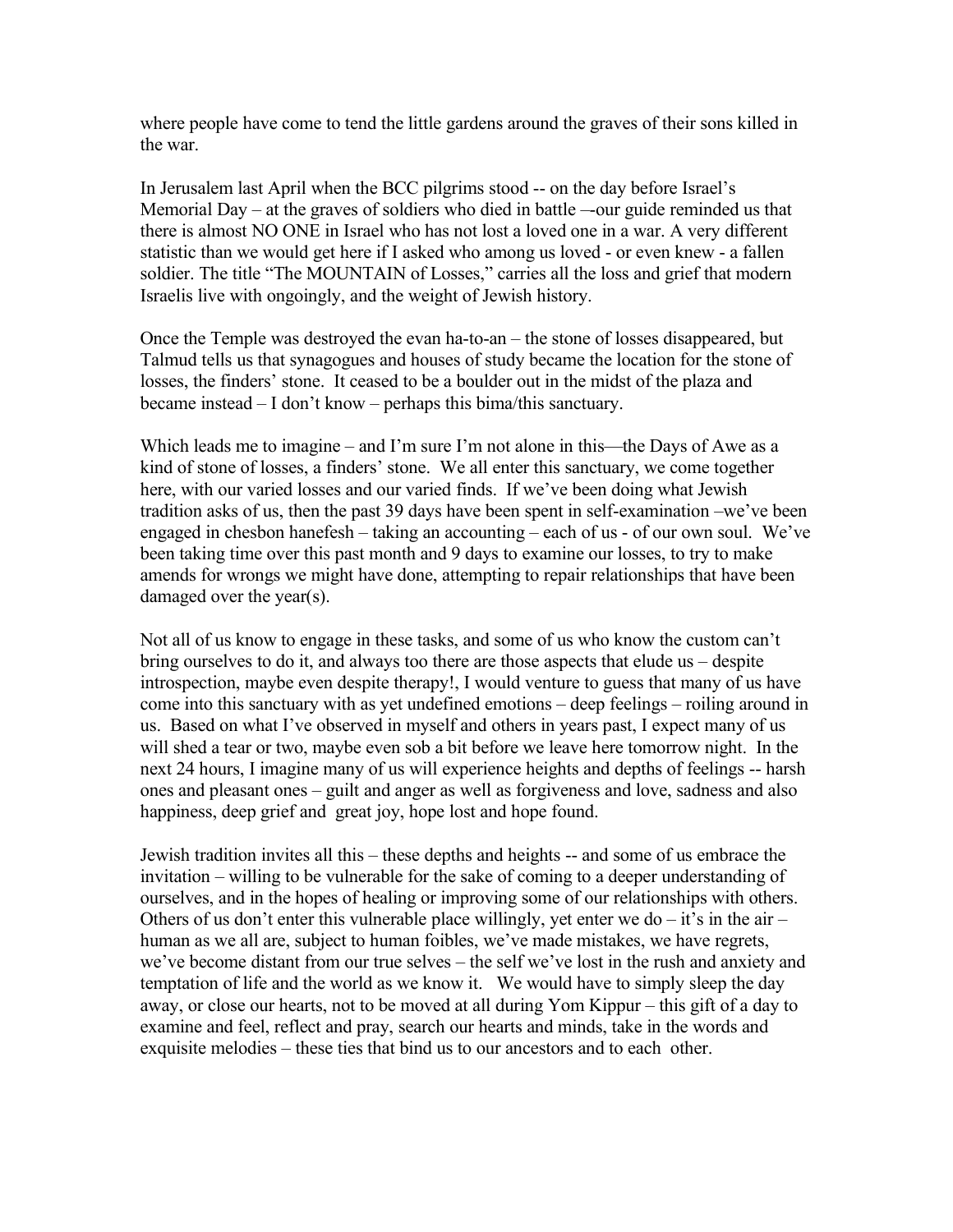We come here – tonight, tomorrow – to our stone of losses, our finders' stone. We come -some of us in anticipation of big feelings, some of us without giving it any thought at all – it's just what we do when the calendar rolls around to Yom Kippur. Wanderers – some more aimless than others -- we enter searching or we enter anxious, some of us enter hopeful and others near to giving up hope. We come as individuals to our stone of losses, looking – deliberately or unconsciously - for what we've lost.

 While we might tend to think finding is better than losing, some of us in the course of our lives actually choose loss in order to discover what is missing – we leave a job or a relationship or a house or a city, a way of life we know for a way of life we've yet to know.

Take our Fran, for example, Fran is choosing loss - at the end of December she steps down after 15 years as our cantorial soloist – choosing to leave behind this part of her identity in order to grow some other identities. She chooses to change this relationship in order to change and grow some other relationships.

Some of us choose loss, and some of us have loss thrust upon us – Fran is leaving, and we will learn what that loss feels like, we'll grieve, and we'll miss her – just as she'll grieve and miss us -- and also, like Fran, we'll find whatever it is that we would not have found had she stayed . Those who lose always also become finders in some way or other, often in unexpected ways, often in good ways.

Loss also brings opportunity along with the grief. One door closes and another opens – and we try not to slam the closing door on the way out or to force the lock on the one we want to enter next. Or maybe it's better to see it as the same door – we are on one side and we go through it to the other side -- we are outside and we go in, or we are inside and we go out. In Jerusalem, after all, there was only one stone -- the stone of loss and the stone of found – it was the same stone.

Each year Yom Kippur begins as it did tonight with Kol Nidre - with our plea to be released from the promises we could not keep. And each year upon reciting Kol Nidre we hear God's immediate response: – salachti k'dvarecha –

"I have forgiven you," says God, "as you have asked."

Already forgiven us! We know the outcome already -- before we go through the day – no wonder some traditional Jewish communities celebrate Yom Kippur as a joyous holy day – a happy fast day -- as Joe explained to us at the beginning of tonight's service. God has already forgiven us, though we've barely begun our long day's journey.

Lists are all the rage these days – glossy magazine ads are full of them, self-help books and websites recommend them – make your own or share someone else's. You've seen them no doubt:

100 things to do before I die

10 things I must do by the time I'm 20…uh….60…uh…90. . .

15 books I must read before I die

5 things to accomplish in the next 5 years,

10 in the next 10 years…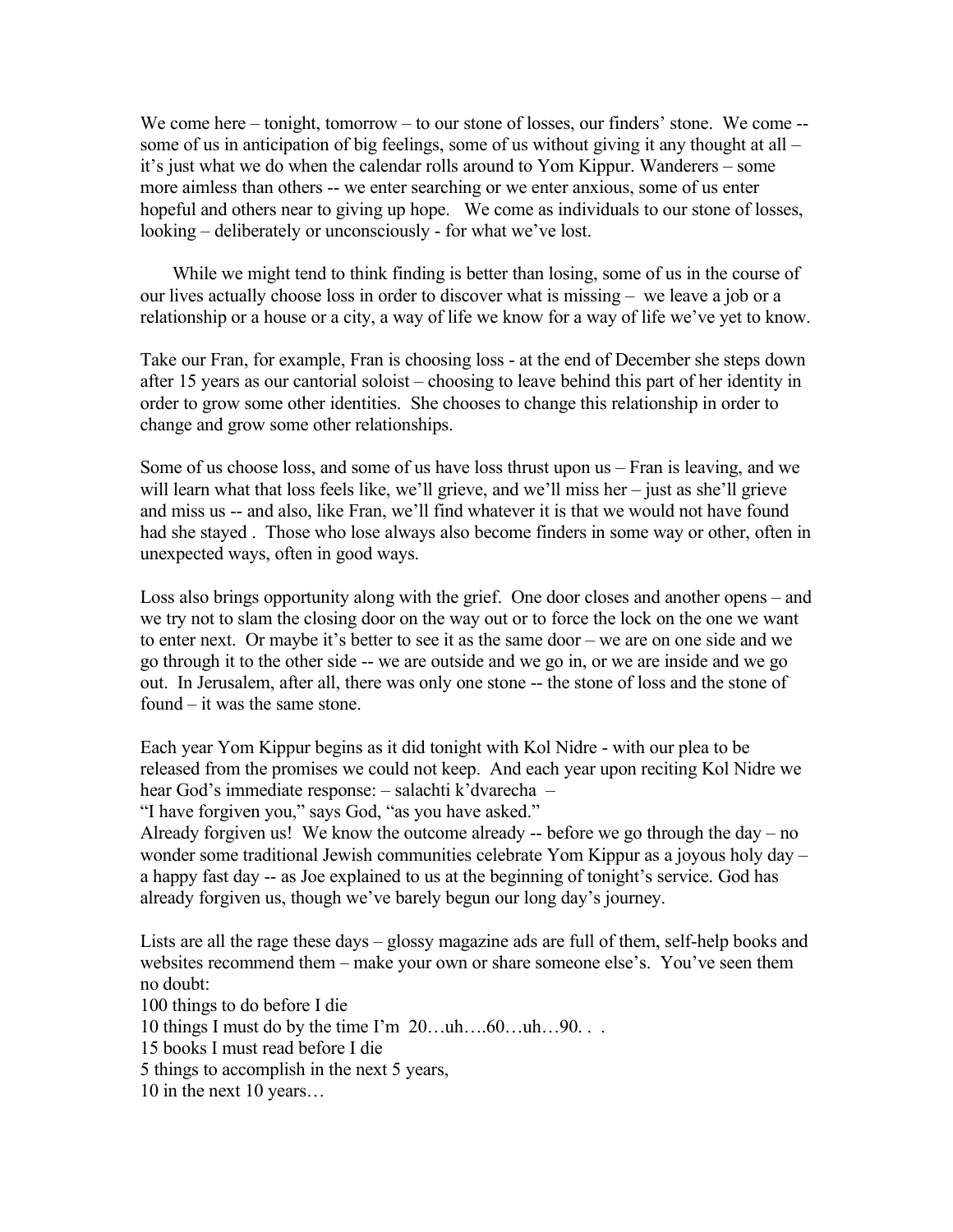Me? I keep lists of what people talk to me about:

Please have no fear – I'm not going to violate any confidentiality promises here. In fact, this is a greatest hits list – it contains only things that more than one of you have talked to me about.

The last couple of years gleaned from growing numbers of people, here is a list (not complete) of common concerns from within our community:

\* There are among us people living longer than they expected to – whether it's old age or HIV that they thought would allow them fewer years – people are excited about living longer, but also worried: about outliving their resources, outliving their friends, outliving anyone who will help take care of them… outliving their minds.

\* Many of us are caring for and then burying our parents –

\* Illness - chronic and otherwise – are complicating lives and relationships

\* Entering widowhood – or living in it

\* Coming out – with all its complications, including parents whose children come out (and adult children whose parents come out)

\* Some have found Judaism & faith; OTHERS have lost their faith, and their Judaism

\* There are those who spent years striving for what they wanted, and then finding themselves disappointed by what they got; or at a loss as to what to do next

\* A burning question: Whether or not to be a parent – and for many couples in our community one partner wants to parent and one does not – a painful dilemma

\* And for those who do decide yes to parenting – then how to bring a child/ren into one's home – the complicated choices and the complications after a choice is made.

\* Fertility or adoption difficulties that frustrate the heartfelt desire for a child, and even put an end to the quest

\* For those who do become parents – some surprises - bonding or lack of it, frustrations, fears – this is what I signed up for?

\* Longings: for a relationship

\* Longings: to leave a relationship

\* Couples in various states of relationship – happily planning weddings, or deep in despair heading toward or in the midst of separation, affairs, divorce -- or tempted by these – \* Depression and other emotional/mental challenges – diagnosed and undiagnosed –

complicate the lives of many of us

\* Job anxiety & career unhappiness

\* Addicitions of all kinds: food, alcohol, crystal meth, other narcotics, sex, work – thank goodness 12-step programs are a readily available resource in our community

\* Unemployment – some of us suddenly without a job, and a long, scary time looking for a new one

\* Getting on disability and SSI, acknowledging the need for it, despair over needing it

\* money issues of every ilk –

 more than I thought I'd have less than I thought I'd have less than I need more than I need more than I want less than I want

\* Anxiety and Worry -- general and specific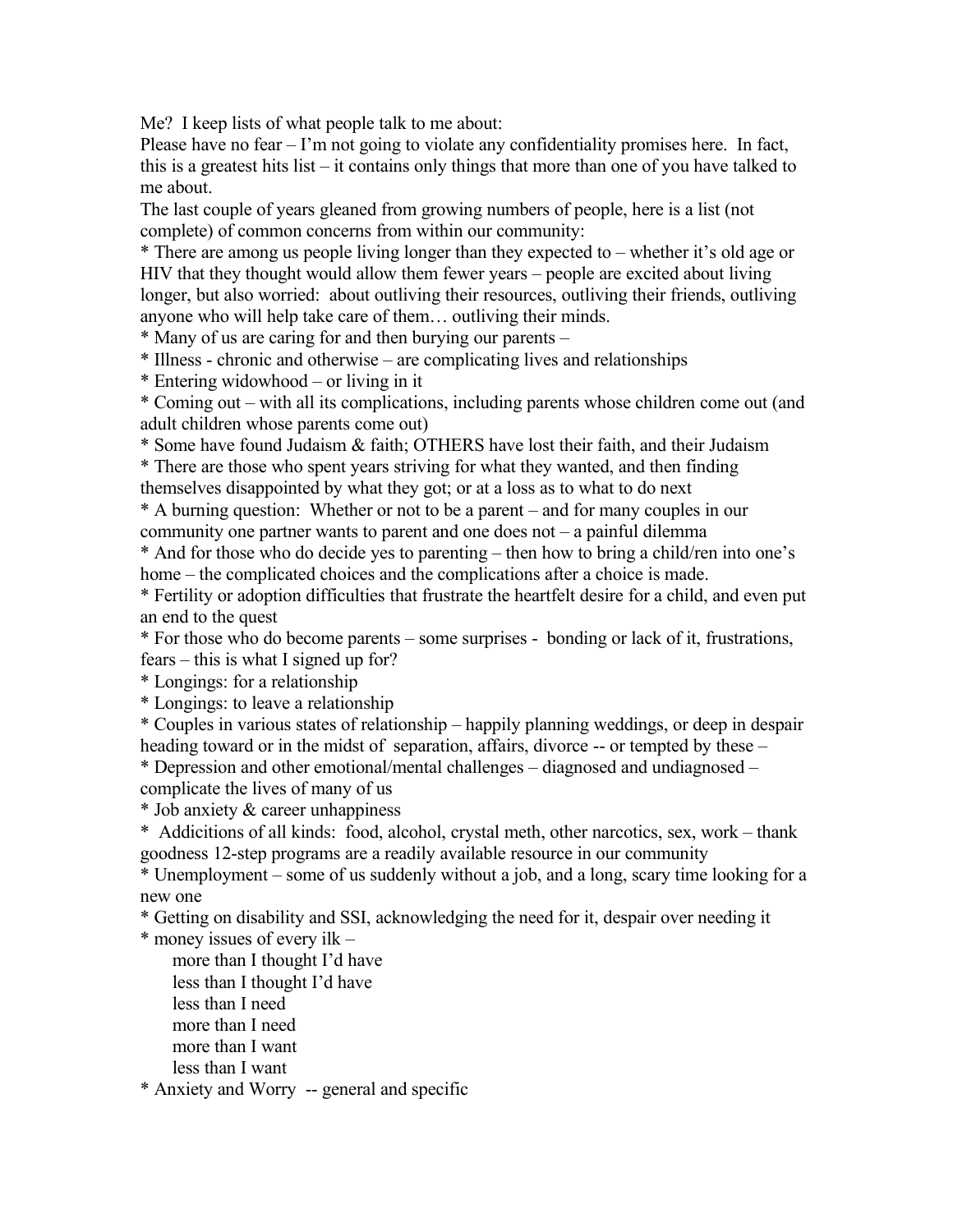\* Shame in all its varieties -- I could probably put that one as the umbrella under which all the rest find shelter.

What? You thought it was only you?

If it were, Yom Kippur never would have been invented.

It is all of us – not every item on the list at every moment, but you need to know you are not the only one. And we need to know that Judaism – that our tradition – says good, go there, talk about it, explore it, do something about it.

It's true that Judaism acknowledges that "life is hard." And Judaism also acknowledges that "everyone dies." But Judaism never says only what that old bumper sticker said: "life is hard and then you die." That's not a Jewish line at all.

Judaism says that in-between "life is hard" and "then you die" are worlds of possibility and opportunity, a lifetime of losing and finding, of wandering and sojourning, of making mistakes and making amends, of learning to live with ourselves and to live with – and without - others, coming to love ourselves and to love other people, a lifetime of growing and learning and living in relationship. A lifetime of living with and wrestling with and loving and hating God and Judaism in all their marvelous complications --- the ways God and Judaism always encounter us right where it counts, right where it hurts, right in our angst and frustration and points of resistance, they're just right there and they just urge us on – go ahead. . . take a step, take another. Just when you're ready to give up on them, the prayerbook comes along and quotes God saying to those bad boy children of Israel, "I have forgiven, as you have asked."[Numbers 14:19, Mahzor immediately after Kol Nidre]

Here's another luxury about Yom Kippur – you have nothing else to do, nowhere else to be. We took off our shoes at the beginning of the service tonight to remind us that we are standing on sacred ground AND that since we don't need to go anywhere, we don't need shoes to take us there. Admittedly most of us will sleep in a bed tonight, but in general, how often do we give ourselves this kind of luxury? – don't have to cook or pick a restaurant, don't have to eat, don't have to wash, don't have to drop the kids off in the morning, or go to work ourselves, just have to be here -among friends and friendly strangers, listen to beautiful music, hear the words of Torah read from a scroll that survived the Holocaust, and examine your life.

What a gift.

For just a moment – DON'T LOOK AT THE PERSON NEXT TO YOU, DON'T SAY ANYTHING TO ANYONE ELSE, JUST SIT QUIETLY FOR A MOMENT AND KNOW THAT WHATEVER IS TORTURING YOU TONIGHT, WHATEVER IS TUGGING AT YOUR HEART OR TWISTING UP YOUR GUT – SOMETHING SIMILAR – SOMETHING EQUALLY PAINFUL OR DISTURBING OR ANNOYING OR WONDERFUL IS HAPPENING TO THE PERSON NEXT TO YOU, OR AT LEAST DOWN THE ROW. YOU SEE? WE ARE ALL IN THIS TOGETHER.